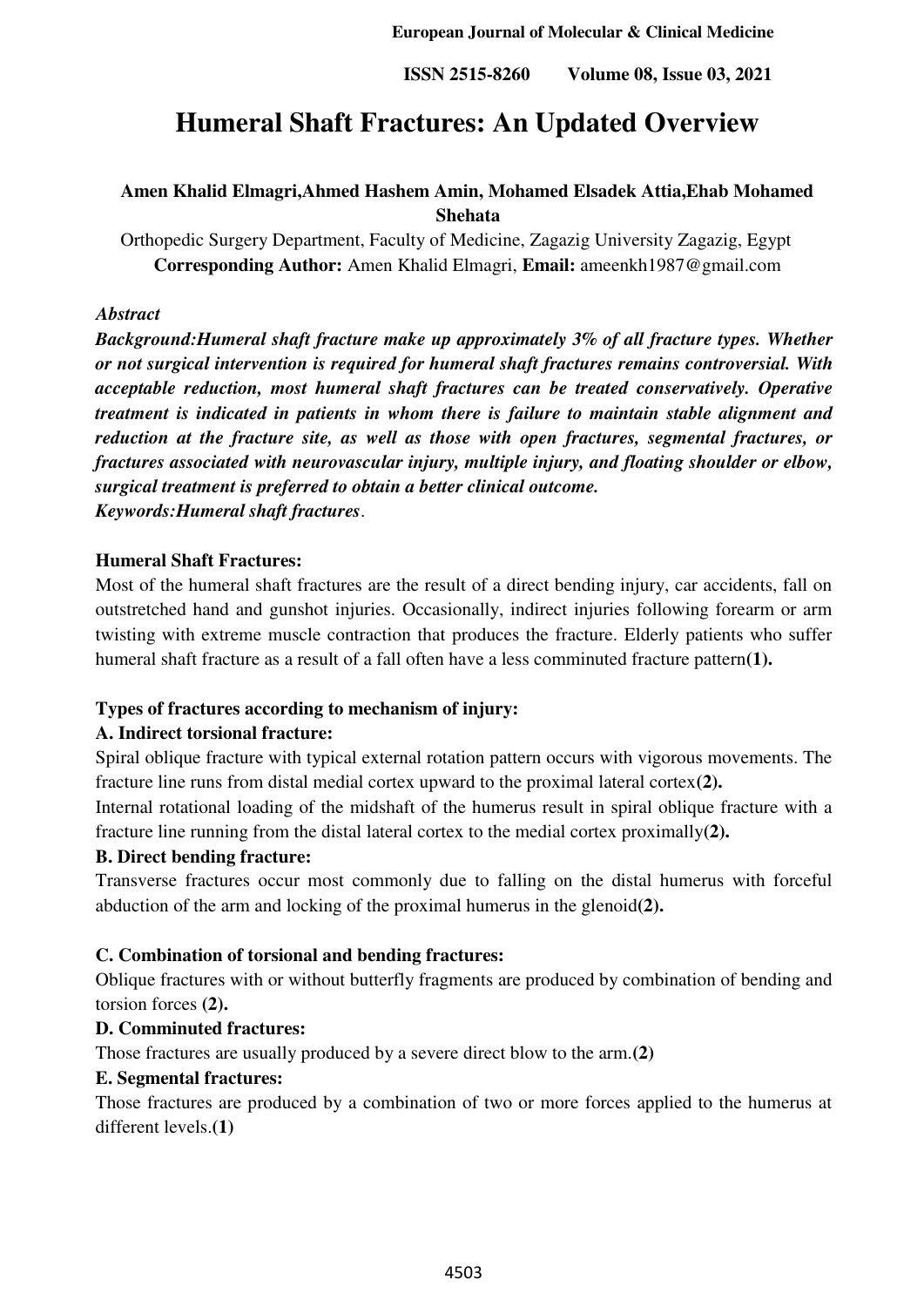

## **AO Classification:**

**Figure (1):** AO classification of humeral shaft fracture.**(3)**

Internationally, the most widely accepted classification is that of the Association for the Study of Internal Fixation (AO/ASIF) as published by Müller and Nazarian. Every anatomical region gets a number starting with the humerus as number 1, forearm number 2, femur number 3 and lower leg 4. Then it describes the bone segments into proximal 1, shaft 2, and distal 3. As consequence, humeral shaft gets the number12. Then the fractures are classified in simple = a, wedge = b and complex  $= c(4)$ .

#### **Diagnosis**

#### **History:**

As with most fractures, a careful and detailed history and physical examination provide critical information that serves as a starting point for treatment. The predominant causes of humeral shaft fractures include simple falls or rotational injuries in the older population and higher-energy mechanisms in the younger patient including motor vehicle accidents, falls from a height, and throwing injuries. A history of minimal trauma causing fracture in the older patient may be the first point to alert the surgeon that the fracture may involve pathologic bone (maybe it is from metastatic disease or severe osteoporosis) and prompt a thorough history (e.g., for prior cancer) and possibly a metastatic work-up. In this situation, the treating surgeon has the potential to help the patient both in terms of the presenting fracture and the prevention of further fractures**(5).**

#### **Examination:**

Most patients upon presentation will have the traditional symptoms of fracture, such as pain, swelling, deformity, and crepitations. The arm may also be shortened and hypermobile at the site of the fracture. A thorough evaluation of the neurovascular status of the injured extremity is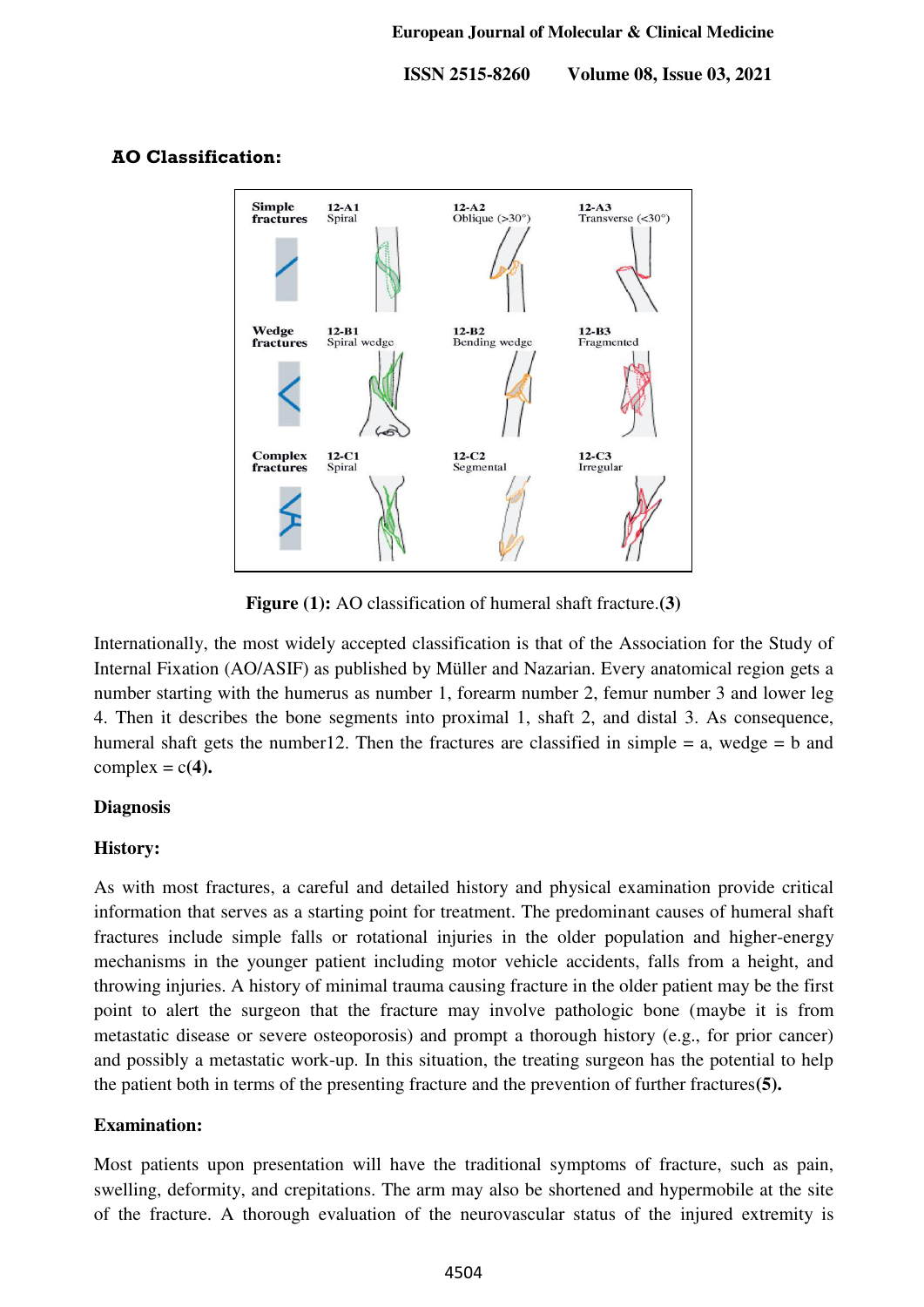crucial. Motor strength should be tested both proximally and distally to ensure that no injury to the radial, median, or ulnar nerve is missed**(5).**

### **Imaging:**

Standard imaging for any humeral shaft fracture includes two radiographs at 90 degrees to each other that include the shoulder and elbow joints in each view. Further views can be ordered depending on the clinical examination and any abnormalities noticed on the initial films. For the typical humeral shaft fracture, it is rarely necessary to obtain further imaging. Exceptions to this would include shaft fractures with associated vascular injuries that should be investigated further with an angiogram or computed tomographic (CT) scans of associated intra- articular injuries proximally or distally**(6).**

## **Treatment of Humeral Shaft Fracture**

There is considerable debate regarding the best method of treating humeral shaft fractures. There are many methods for treatment either conservative or operative. The goal of management is to establish union with an acceptable humeral alignment and to restore the patients to their pre traumatic level of function **(7).** 

## **A. Non operative treatment:**

The indications for conservative or operative treatment are applied according to the type of fracture either open or closed and its associated injuries as vascular insult **(7).**(Table 1)

There are various conservative methods of treatment each has advantages and disadvantages and they include:-**(7).**



**Figure (2):** Brace for treatment fracture of mid shaft humerus**(8).** 

## **B. Operative treatment:**

Indications for surgery:

- Unacceptable alignment after closed reduction.
- Open fractures.
- Segmental fracture.
- Floating elbow.
- Bilateral humeral fractures.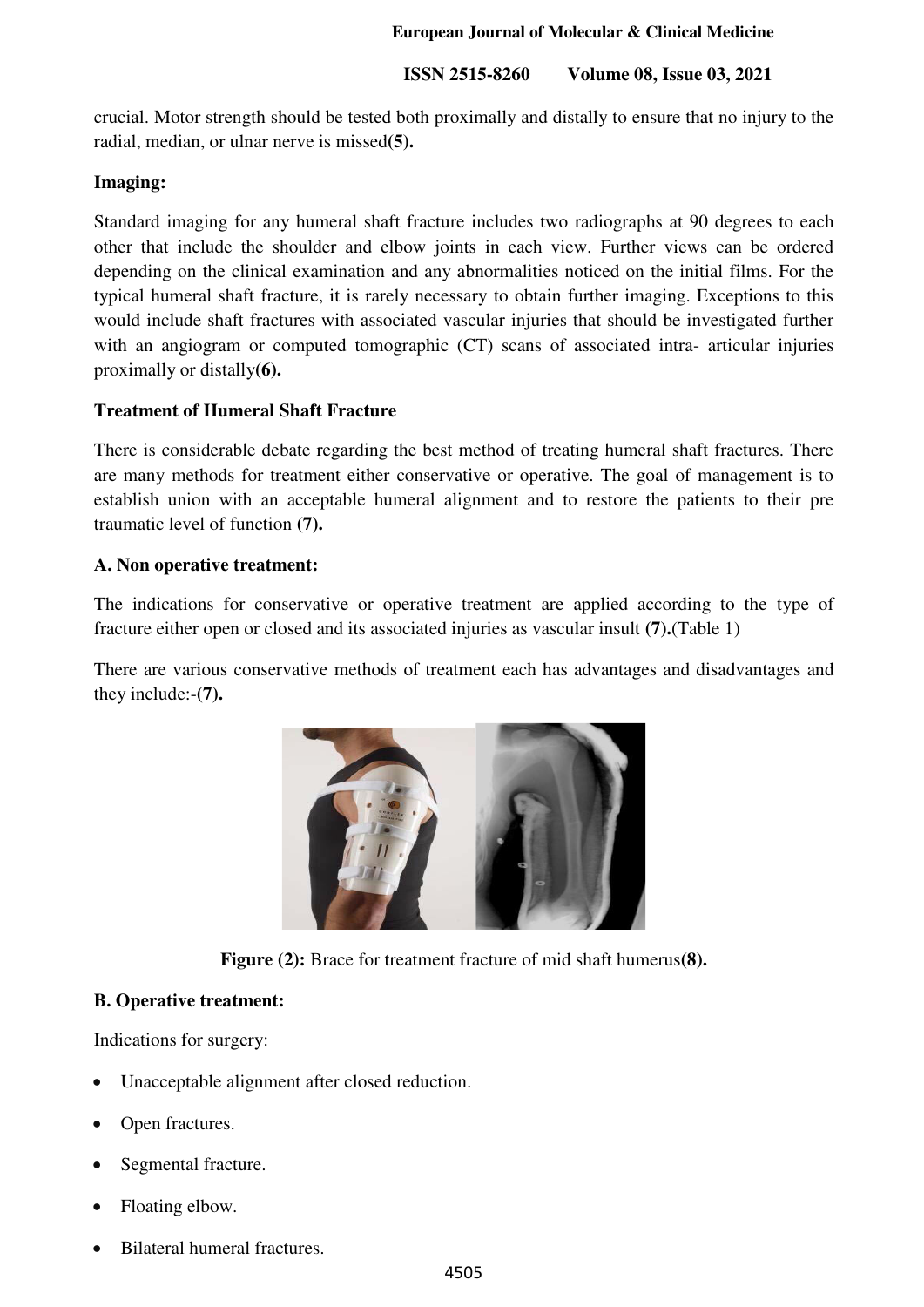- Radial nerve palsy after manipulation.
- Pathological fractures.
- Associated vascular injury.
- Intra-articular extension.
- Neurological loss following penetrating injury.
- Non-union.
- Humeral fractures in polytraumatized patients**(9)**.

#### **Methods of surgical fixation:**

#### **1) Plate osteosynthesis:**

Open reduction and internal fixation (ORIF) with direct fracture exposure often yield nearanatomic alignment. The rates of non-union and hardware failure necessitating revision range from 0% to 7%. The ROM of the elbow and shoulder predictably returns after plate fixation; when complete motion is not obtained, it is often the case that other associated skeletal or neurologic injuries exist.**(10).** 

Evidence also suggests that immediate weight bearing on an upper extremity that has been treated with ORIF has little or no deleterious effect. The most common complications associated with plating procedures are iatrogenic nerve palsy (0-5%, with most cases being a transient problem that requires no further intervention) and infection (0-6%).**(10).**

The two approaches most commonly used for fracture exposure and plate application are the posterior approach and the anterolateral approach. Either is adequate for fractures in the midthird and distal third, but fractures in the proximal third often require the anterolateral approach. The medial approach has also been described, though less commonly used.**(10).** (Figure8, 9)

The posterior approach explores the interval between the lateral and long heads of the triceps (best found proximally). The medial head of the triceps is then incised down the midline to expose the posterior aspect of the humeral shaft.**(11).**

In the anterolateral approach, two different internervous planes are used. Proximally, the plane is between the deltoid and the pectoralis major. Distally, the plane lies between the medial fibers of the brachialis (i.e. the musculocutaneous nerve) and its lateral fibers (i.e. the radial nerve).**(11).**

Care should be taken to avoid excessive soft tissue stripping and devitalization of butterfly fragments. A 4.5-mm–broad dynamic compression plate (or a narrow plate in smaller individuals) is typically selected. Lag screws should be inserted when possible; and five to 10 cortices of fixation (proximal and distal to the fracture site) should be obtained. Fracture stability should then be assessed.**(12).** (Figure8)

The need for additional bone grafting is determined at the time of surgery. A low threshold for the addition of cancellous bone grafting should be maintained.**(9)**.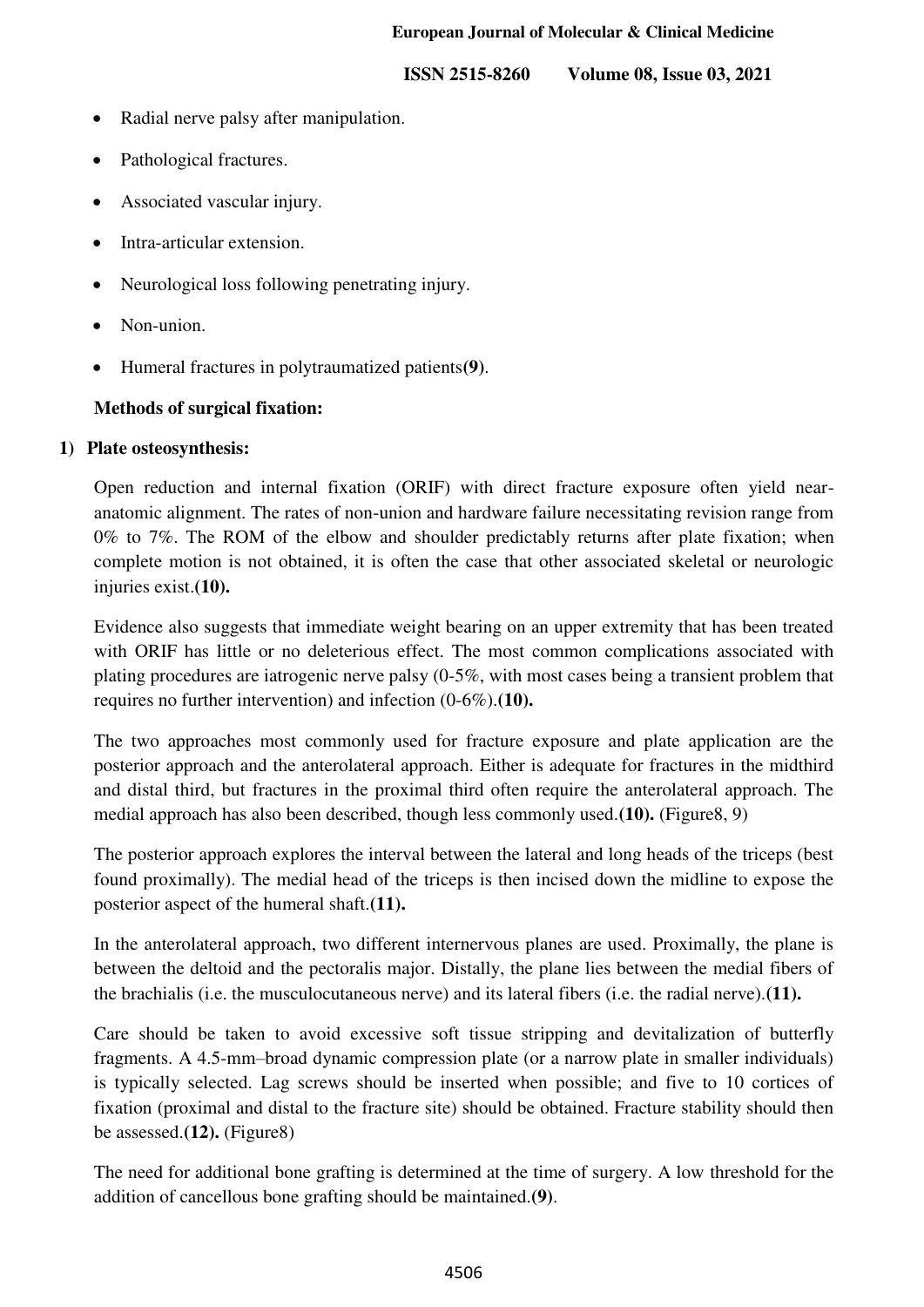#### **2) Intramedullary nail:**

Intramedullary fixation has gained popularity over the last several years. The initial reports revealed a higher non-union rate than that associated with conservative treatment or open reduction and internal fixation (ORIF) with plates and screws. However, several reports have demonstrated that newer implant and improved technique; locked intramedullary nailing can have a success rate as high as other methods.**(1).**

**ConflictofInterest**: Noconflictofinterest.

#### **References**

- **1. Lovell NC, Grauer AL. (2019):** Analysis and interpretation of trauma in skeletal remains. Biol Anthropol Hum Skelet; 335–84.
- **2. Whiting WC. (2018):**Dynamic Human Anatomy. Human Kinetics.
- **3. Riemer BL, Kellam JF, Butterfield SL, et al (1993):** The anterior acromial approach for antegrade intramedullary nailing of the humeral diaphysis. Orthopedics; 16(11):1219–23.
- **4. Müller ME, Nazarian S, Koch P, et al (2012):** The comprehensive classification of fractures of long bones. Springer Science & Business Media.
- **5. Makhni MC, Makhni EC, Swart EF, et al (2017):** Orthopedic Emergencies. Springer.
- **6. Raby N, Berman L, Morley S, et al (2014):** Accident and Emergency Radiology: A Survival Guide E-Book. Elsevier Health Sciences.
- **7. Cole PA, Horazdovsky R. (2016):** Shoulder girdle injuries. In: Orthopaedic Trauma in the Austere Environment. Springer; p. 431–52.
- **8. Bauer AS. (2019):** Upper Extremity Nerve Injuries. In: Upper Extremity Injuries in Young Athletes. Springer; p. 189–208.
- **9. Buchloz RW, Heckman JD, Court-Brown CM, et al (2009):** Humeral Shaft Fractures. In: Rockwood and Green's. 7th ed. Wolters Kluwer; p. 1719–51.
- **10. Fan Y, Li YW, Zhang HB, et al (2015):** Management of humeral shaft fractures with intramedullary interlocking nail versus locking compression plate. Orthopedics; 38(9): e825–9.
- **11. Hoppenfeld S, Boer P de, Buckley R. (2016):** The Humerus. In: Surgical Exposure in Orthpaedicsthe Anatomic Approach. 5th ed. Wolters Kluwer; p. 52–65.
- **12. Canale ST, editor. (1998):** Shaft of humerus. In: Campbell's Operative Orthopaedics. 9th ed.